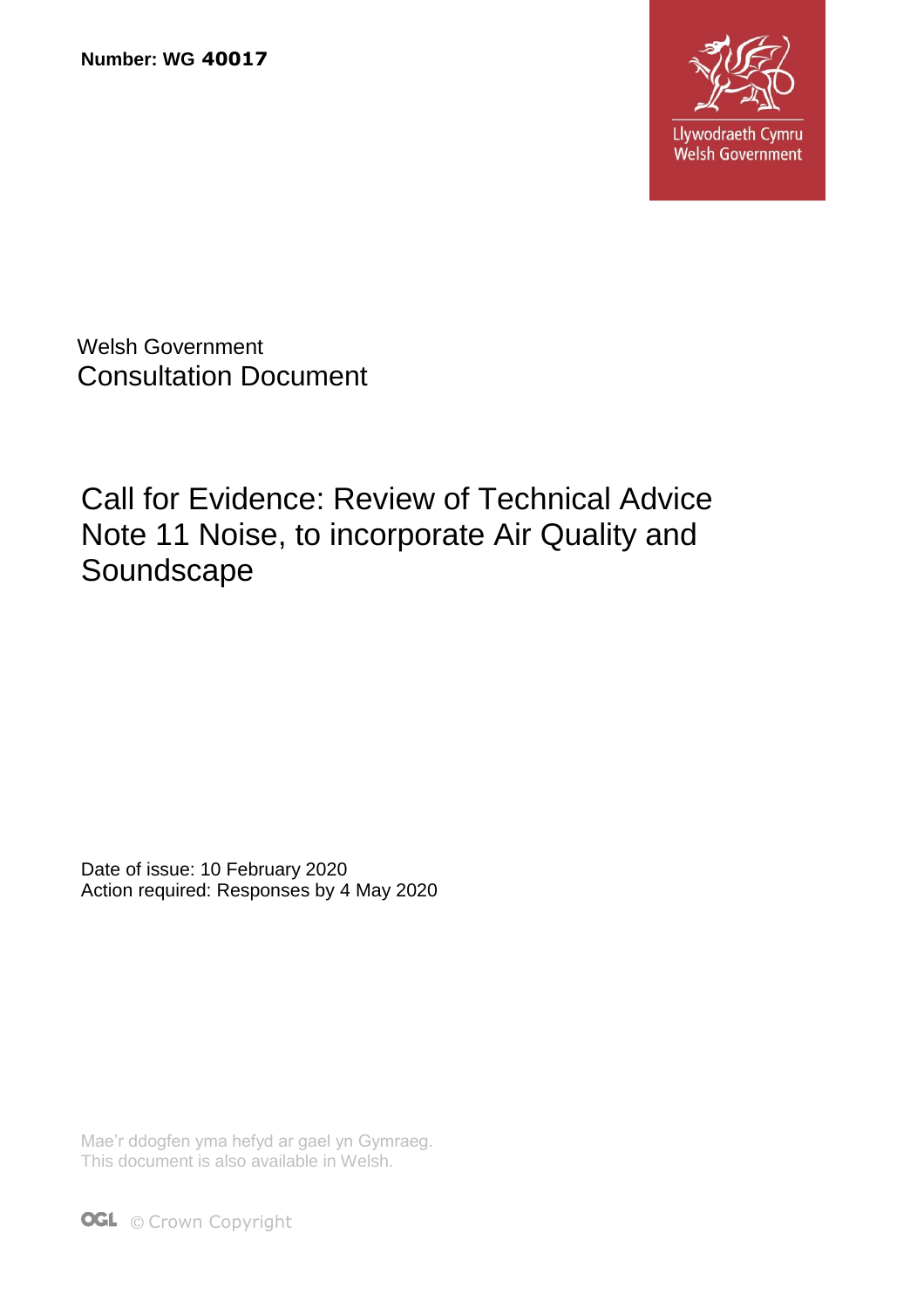| <b>Overview</b>                                        | Welsh Government is committed to providing further<br>policy guidance and technical advice to support the<br>new planning policy in PPW relating to air quality and<br>soundscape. This will be achieved through a review<br>of Technical Advice Note 11: Noise (TAN 11) and the<br>production of a new TAN 11 covering air quality and<br>soundscape as well as noise pollution. |
|--------------------------------------------------------|-----------------------------------------------------------------------------------------------------------------------------------------------------------------------------------------------------------------------------------------------------------------------------------------------------------------------------------------------------------------------------------|
|                                                        | This call for evidence seeks information, evidence and<br>views to assist with the development of the new TAN.<br>There are some focused questions contained in this<br>document to guide the provision of information.                                                                                                                                                           |
| How to respond                                         | The closing date for the consultation is 4 May 2020.<br>You can reply in any of the following ways.                                                                                                                                                                                                                                                                               |
|                                                        | Email:                                                                                                                                                                                                                                                                                                                                                                            |
|                                                        | Please complete the call for evidence response form<br>and send it to:                                                                                                                                                                                                                                                                                                            |
|                                                        | planconsultations-c@gov.wales                                                                                                                                                                                                                                                                                                                                                     |
|                                                        | Post:                                                                                                                                                                                                                                                                                                                                                                             |
|                                                        | Please complete the consultation form and send it to<br>the address below:                                                                                                                                                                                                                                                                                                        |
|                                                        | <b>Planning Policy Wales Consultation</b><br><b>Planning Directorate</b><br><b>Welsh Government</b><br>Cathays Park<br>Cardiff<br><b>CF10 3NQ</b>                                                                                                                                                                                                                                 |
| <b>Further information</b><br>and related<br>documents | Large print, Braille and alternative language<br>versions of this document are available on<br>request.                                                                                                                                                                                                                                                                           |
|                                                        | <b>Current Planning Policy Wales</b><br>http://gov.wales/topics/planning/policy/ppw/?lang=en                                                                                                                                                                                                                                                                                      |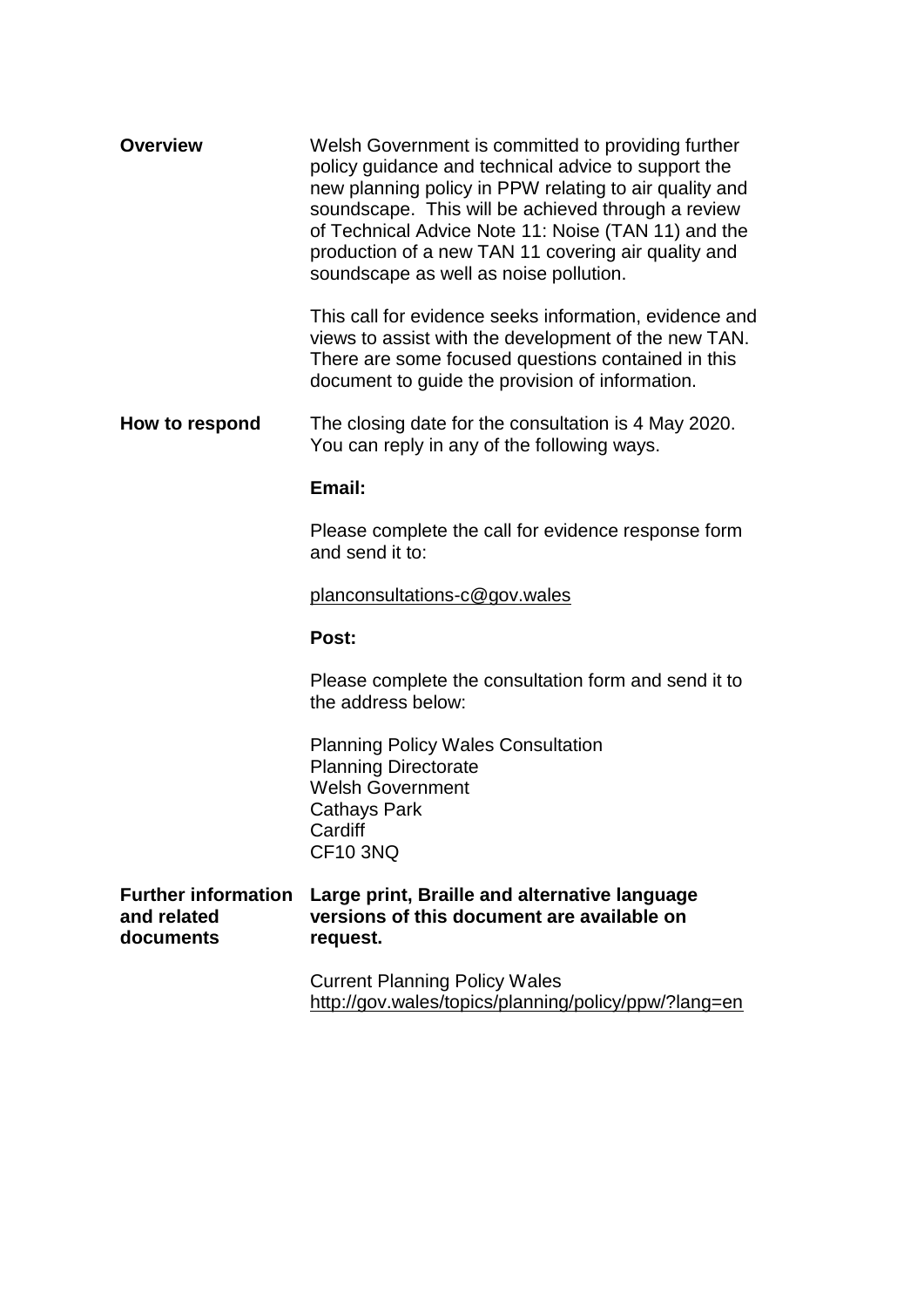**Contact details** If you have any queries about this consultation, please contact:

> Joanne Smith or Martin McVay [planconsultations-c@gov.wales](mailto:planconsultations-c@gov.wales) 0300 025 1128 or 0300 025 9145

# **General Data Protection Regulation (GDPR)**

The Welsh Government will be data controller for any personal data you provide as part of your response to the call for evidence. Welsh Ministers have statutory powers they will rely on to process this personal data which will enable them to make informed decisions about how they exercise their public functions. Any response you send us will be seen in full by Welsh Government staff dealing with the issues which this consultation is about or planning future consultations. Where the Welsh Government undertakes further analysis of call for evidence responses then this work may be commissioned to be carried out by an accredited third party (e.g. a research organisation or a consultancy company). Any such work will only be undertaken under contract. Welsh Government's standard terms and conditions for such contracts set out strict requirements for the processing and safekeeping of personal data.

In order to show that the call for evidence was carried out properly, the Welsh Government intends to publish a summary of the responses to this document. We may also publish responses in full. Normally, the name and address (or part of the address) of the person or organisation who sent the response are published with the response. If you do not want your name or address published, please tell us this in writing when you send your response. We will then redact them before publishing. You should also be aware of our responsibilities under Freedom of Information legislation.

If your details are published as part of the consultation response then these published reports will be retained indefinitely. Any of your data held otherwise by Welsh Government will be kept for no more than three years.

#### **Your rights**

Under the data protection legislation, you have the right:

- to be informed of the personal data held about you and to access it
- to require us to rectify inaccuracies in that data
- to (in certain circumstances) object to or restrict processing
- for (in certain circumstances) your data to be 'erased'
- to (in certain circumstances) data portability

• to lodge a complaint with the Information Commissioner's Office (ICO) who is our independent regulator for data protection.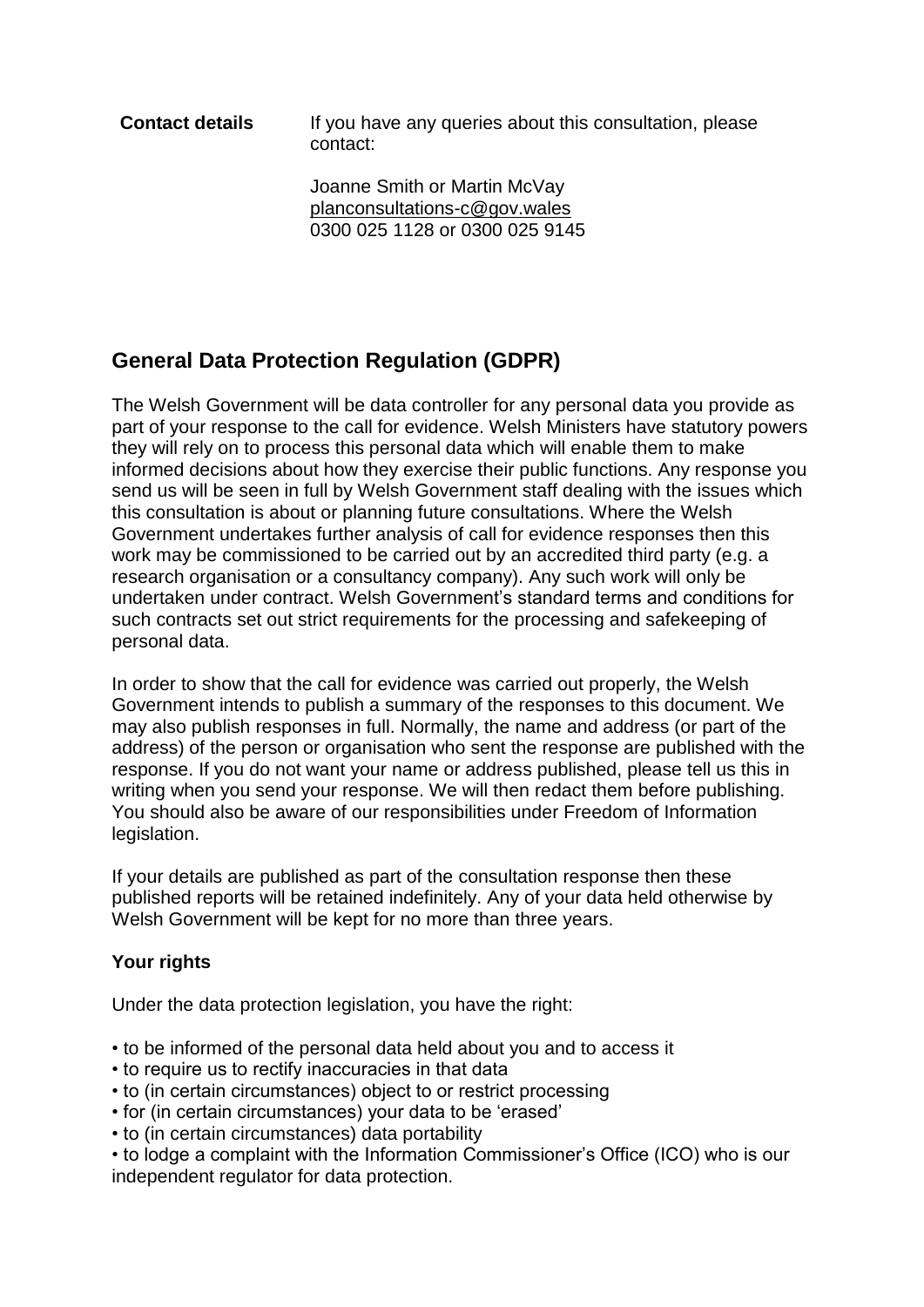For further details about the information the Welsh Government holds and its use, or if you want to exercise your rights under the GDPR, please see contact details below: Data Protection Officer: Welsh Government Cathays Park CARDIFF CF10 3NQ e-mail: Data.ProtectionOfficer@gov.wales The contact details for the Information Commissioner's Office are:

#### **What is the issue?**

A new version of *Planning Policy Wales* Edition 10 (PPW) was published in December 2018 to reflect the Well-being of Future Generations (Wales) Act 2015 (WFG Act). The policy ensures the planning system maximises its contribution to the seven well-being goals and five ways of working defined in the WFG Act and thereby creates sustainable places.

PPW is supplemented by a series of Technical Advice Notes (TANs) and other guidance which together comprise the national planning policy in Wales.

Welsh Government is committed to providing further policy guidance and technical advice to support the new planning policy in PPW relating to air quality and soundscape. This will be achieved through a review of Technical Advice Note 11: Noise (TAN 11) and the production of a new TAN 11 covering air quality and soundscape as well as noise pollution.

#### **Purpose of the call for evidence**

A new TAN 11 on air quality and soundscape will be prepared over this Assembly term. The new TAN will support the placemaking focus of PPW by specifically addressing air quality, soundscape and noise. The purpose of this paper is to make an informal call for evidence to support the preparation of the new TAN.

The scope of the call for evidence is limited to the provision of information, views and evidence required to inform the development of the TAN and support the implementation of current planning policy in PPW relating to air quality, soundscape and noise. It is not a call for evidence to reopen the published policy position in PPW, which will remain as drafted.

Information and evidence received will be collated and will inform the preparation of the new TAN. It is not proposed that this information be published or specifically responded to as is the case with most consultation exercises. Rather, the information received will be utilised in the preparation of a new draft TAN, which will itself be subject to consultation during 2020. At this point a brief summary of the evidence and information received as part of this call for evidence will be published.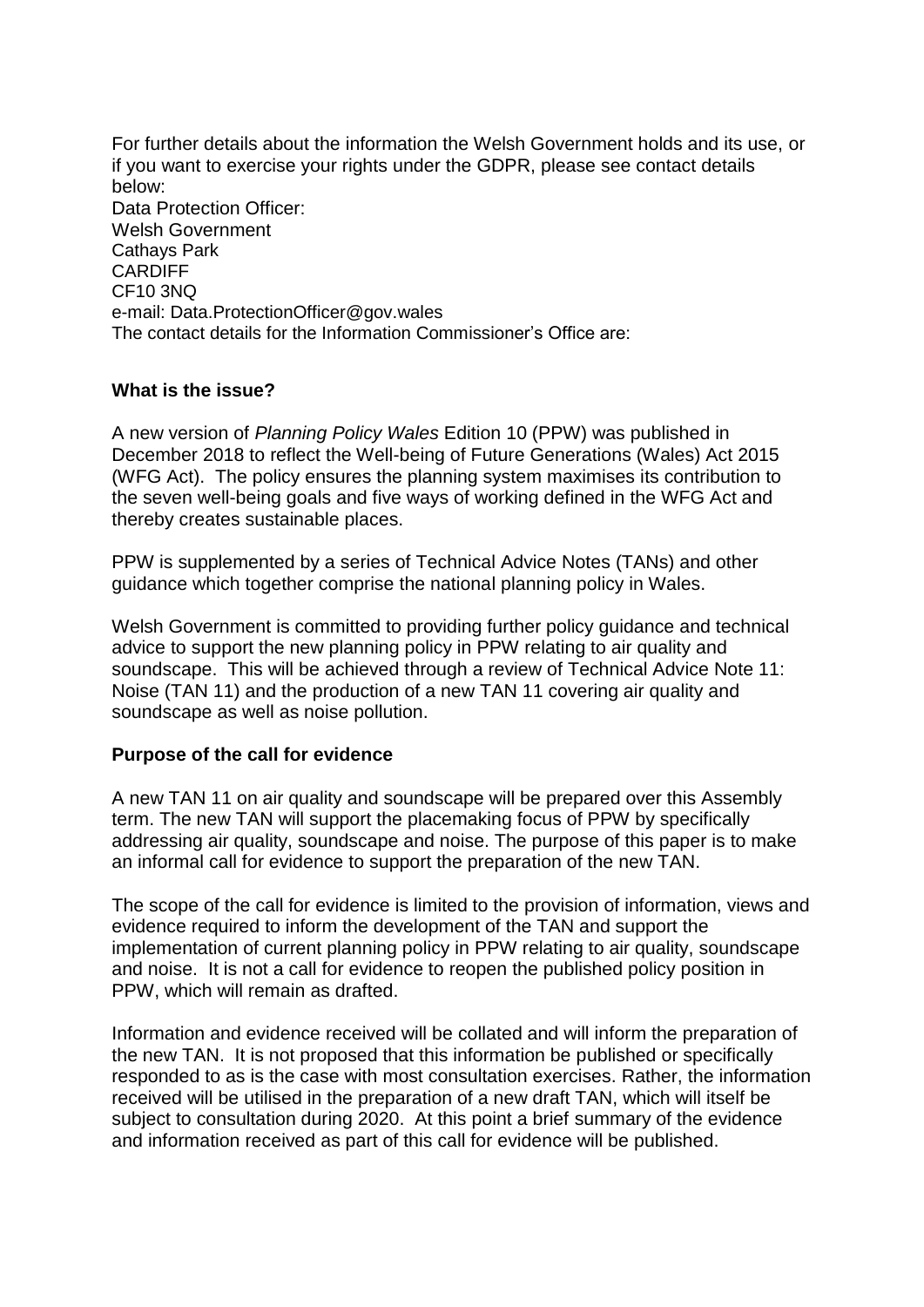At the same time as this call for evidence Welsh Ministers will be consulting on a draft Clean Air Plan for Wales. There are overlaps between these two exercises and synergies between the issues likely to be raised, however, whilst consultation events on the Clean Air Plan may facilitate responses to the planning focused call for evidence the exercises are separate and respondents are encouraged to respond specifically to the questions outlined in the section below and on the Call for Evidence Consultation Response form associated with this call for evidence document.

# **PPW and placemaking**

The focus on placemaking in PPW means policy topics such as air quality, noise and soundscape should be considered alongside all other relevant policy topics when preparing development plans and designing and determining planning proposals. Development plan strategies, policies and development proposals should be formulated and designed to protect and enhance the special characteristics and intrinsic environmental qualities of places because they contribute to the attractiveness, vibrancy, liveability, resilience, functioning, economic prosperity and ultimately health, amenity and well-being of places.

Planning policy in relation to air quality, soundscape and noise emphasises the requirement to secure opportunities as part of the planning process, rather than just avoiding the worst negative impacts. It is no longer acceptable to merely regard air quality and noise as technical matters to be mitigated at the end of the process, rather, they are integral to the design, functioning, health, amenity and well-being of places. Accordingly an integrated approach should be taken towards drawing up strategies and formulating proposals for places which includes those relating to air quality and soundscape.

# **Air quality policy**

Good air quality is essential for life, health, the environment and the economy. People are exposed to air pollution in the places they live, work, and spend their leisure time. Air pollution carries severe social and environmental costs and also risks adverse effects on economic growth, through its impact on the health and, therefore, the productivity of people of working age.

Despite outdoor air quality in Wales improving steadily over recent decades, it's still the largest environmental risk to public health in the UK with an estimated 28,000 -  $36,000$  deaths each year attributed to air pollution<sup>1</sup>. People with pre-existing respiratory and heart conditions, the young, and older people are particularly vulnerable to the adverse impacts of air pollution on their health. Beyond these groups, it is possible that others are at a higher risk, such as those working in polluted places or commuting to work through heavily congested urban areas.

The sources of outdoor air pollution are well known. They include transport and the fuels used for transport, particularly road vehicles but also trains, shipping and

<sup>-</sup><sup>1</sup> Review of interventions to improve outdoor air quality and public health, Public Health England © Crown copyright 2019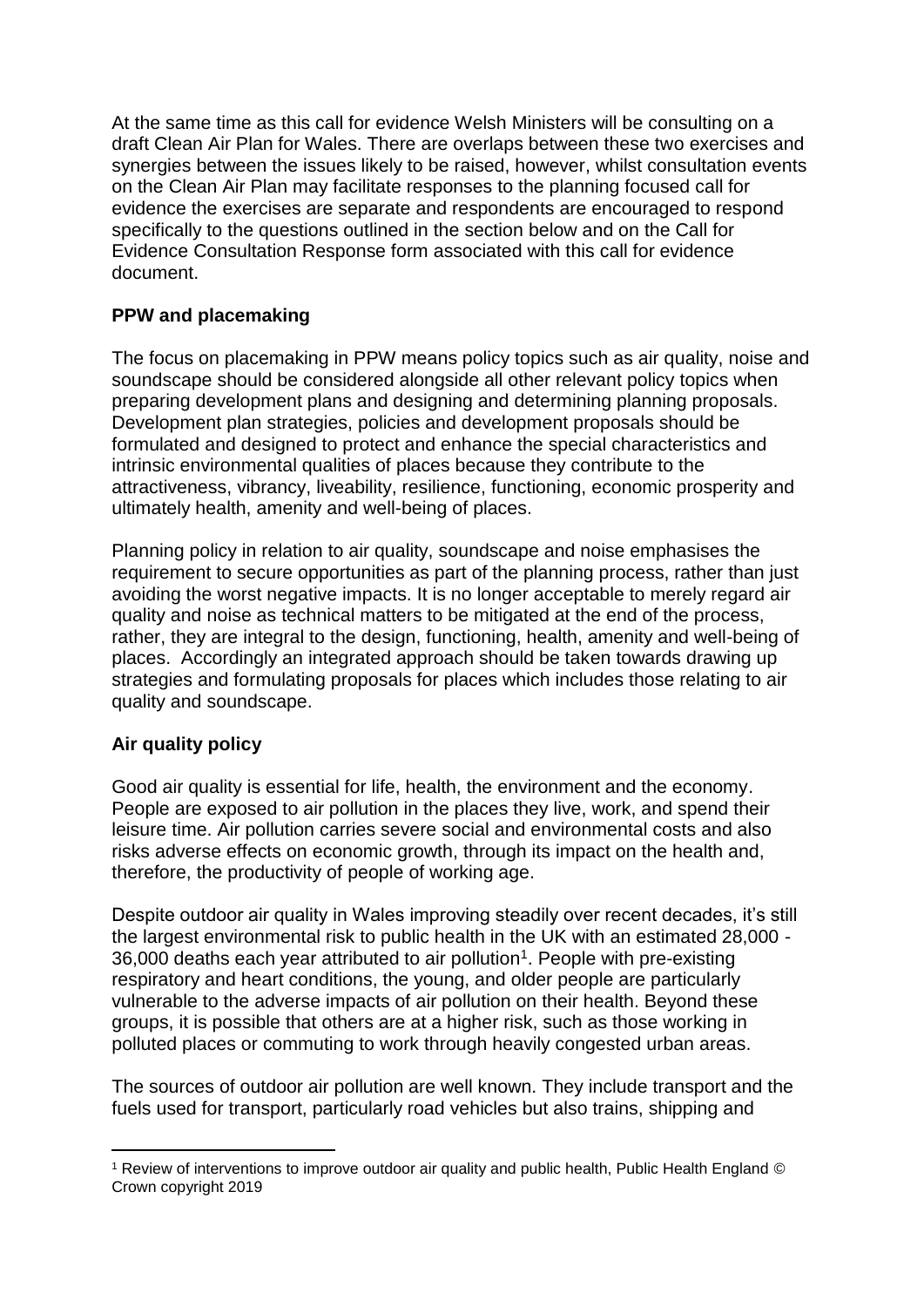aircraft. They also include industry, agriculture and emissions from homes and businesses. However, sources of air pollution can vary largely by locality and solutions to tackle poor air quality must be found at local, regional, national and international levels.

The current framework for air quality policy in the UK is governed by domestic, European and international policies and legislation. Air quality is a devolved matter and the Welsh Government and UK Government ensure that their policies meet international and European agreements.

Future air quality policy in Wales will be driven by our Clean Air Plan which has been developed in the context of the WFG Act. This plan sets out how we will work collaboratively across Government, both national and local, with the business, voluntary, community sectors and the public to reduce air pollution to support public health and environmental improvements.

At the local level, local authorities have an obligation under Part IV of the Environment Act 1995 to review and assess air quality, producing action plans where air quality objectives<sup>2</sup> are actually or likely breached. In these areas of poor air quality, they must declare an air quality management area (AQMA) and develop an air quality action plan. Local authorities are encouraged to pursue long-term solutions to breaches and to keep exposure to air pollution as low as reasonably practicable. When placing commitments on planning authorities to consider air quality, it is important that we fully consider the relationship of these commitments with the Local Air Quality Management regime and what this will mean for local authorities.

#### **Noise and soundscape policy**

Every minute of every day, even when we are asleep, our state of well-being is dependent upon the many sounds that surround us.

Noise, meaning unwanted or harmful sound, can, in the short term, disrupt sleep and increase levels of stress, irritation and fatigue, as well as interfering with important activities such as learning, working and relaxing. In other words, it reduces the quality of our lives. Exposure to loud sounds can cause hearing damage, while exposure to noise in the long term can increase our risk of hypertension-related illnesses and cardiovascular disease.

According to the National Survey for Wales 2017-18, 24% of people in Wales are regularly bothered by noise from outside their homes. Of these:

- 36% are regularly bothered by neighbours inside their homes;
- 47% by neighbours outside their homes; and
- 45% by traffic, businesses, or factories.

-

<sup>2</sup> The national air quality objectives for Wales are set out in the Air Quality (Wales) Regulations 2000, as amended by the Air Quality (Wales) (Amendment) Regulations 2002.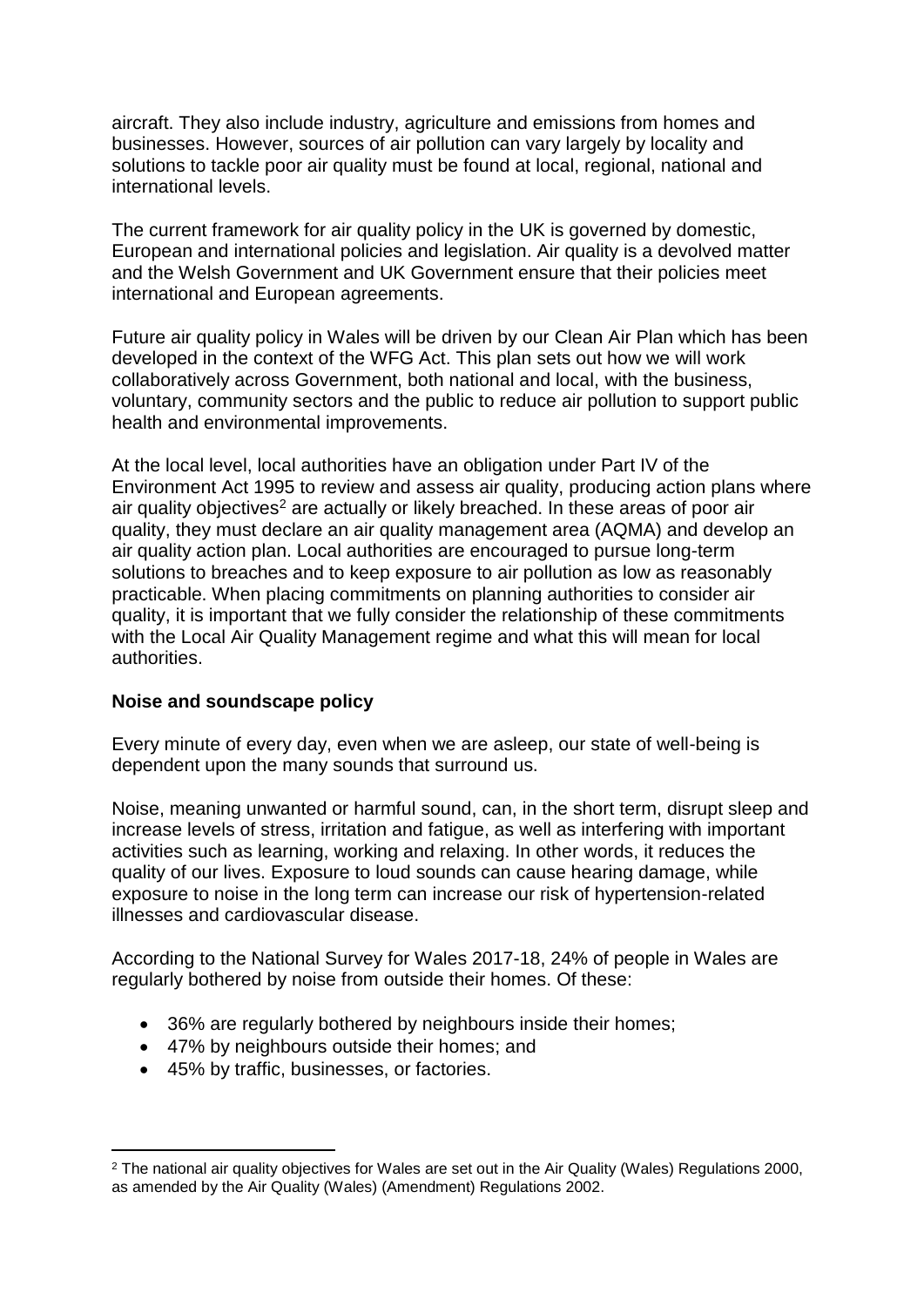People who live in urban areas are more likely to be bothered by noise than those who live in rural areas. People are more likely to be bothered by noise if they live in social housing or rent privately as opposed to owning their own home. Those who live in flats, particularly converted flats, are more likely to be bothered by noise than those who live in detached or semi-detached homes, and people are more likely to be bothered by noise if they live in materially deprived households or in deprived areas. People who own their own property are more likely to be regularly bothered by noise from traffic, businesses or factories than people living in social housing, but people living in social housing are more likely to be bothered by noise from their neighbours. 3

Environmental noise has been ranked by the World Health Organization (WHO) as the second biggest environmental contributor to the burden of disease in Europe after air pollution. Our own noise maps<sup>4</sup> suggest that the homes of more than 200,000 people across Wales are exposed to road traffic noise levels exceeding the WHO's 2009 night noise guidelines.<sup>5</sup>

This evidence leads to the conclusion that noise has a significant impact on the wellbeing of our citizens, and we must improve decision-making in this area. But the last thing the Welsh Government wants is a Wales that is silent. Our lives are enhanced by conversation, laughter and cheering, music and the sounds of nature. A healthy acoustic environment is more than simply the absence of unwanted sound, and noise management must have a broader focus than simply clamping down on the decibels. We need to create appropriate soundscapes<sup>6</sup>, meaning the right acoustic environment in the right time and place. The towns and cities, in which most of us live, serve us in a variety of ways, and should therefore contain a variety of soundscapes appropriate to the place. There should not be a one-size-fits-all urban soundscape, which we experience wherever we go, any more than every street and building should look alike.

The Noise and Soundscape Action Plan 2018-2023<sup>7</sup> is the central noise policy document in Wales. It states the Welsh Government's expectation that public bodies subject to the WFG Act should follow the five ways of working in that Act when carrying out noise and soundscape management. This means:

- Pursuing long-term, enduring solutions to any existing instances of noise nuisance;
- Seeking to manage noise and soundscapes at the same time as achieving other, related outcomes;
- Taking opportunities to talk to the public about the challenges associated with exposure to noise and unhealthy soundscapes, listen to their concerns and seek their views on potential solutions and their involvement in delivering them;

-

<sup>&</sup>lt;sup>3</sup> See Annex B of the Noise and Soundscape Action Plan 2018-2023 for a more detailed analysis of the results of the National Survey noise question.

<sup>4</sup> <http://lle.gov.wales/map/airbornepollution>

<sup>&</sup>lt;sup>5</sup> For more information on the effects of noise, see Chapter 1 of the Noise and Soundscape Action Plan.

<sup>&</sup>lt;sup>6</sup> Soundscape is defined in ISO 12913-1:2014 as the acoustic environment as perceived or experienced and/or understood by a person or people, in context.

<sup>7</sup> <https://gov.wales/noise-and-soundscape-action-plan-2018-2023-0>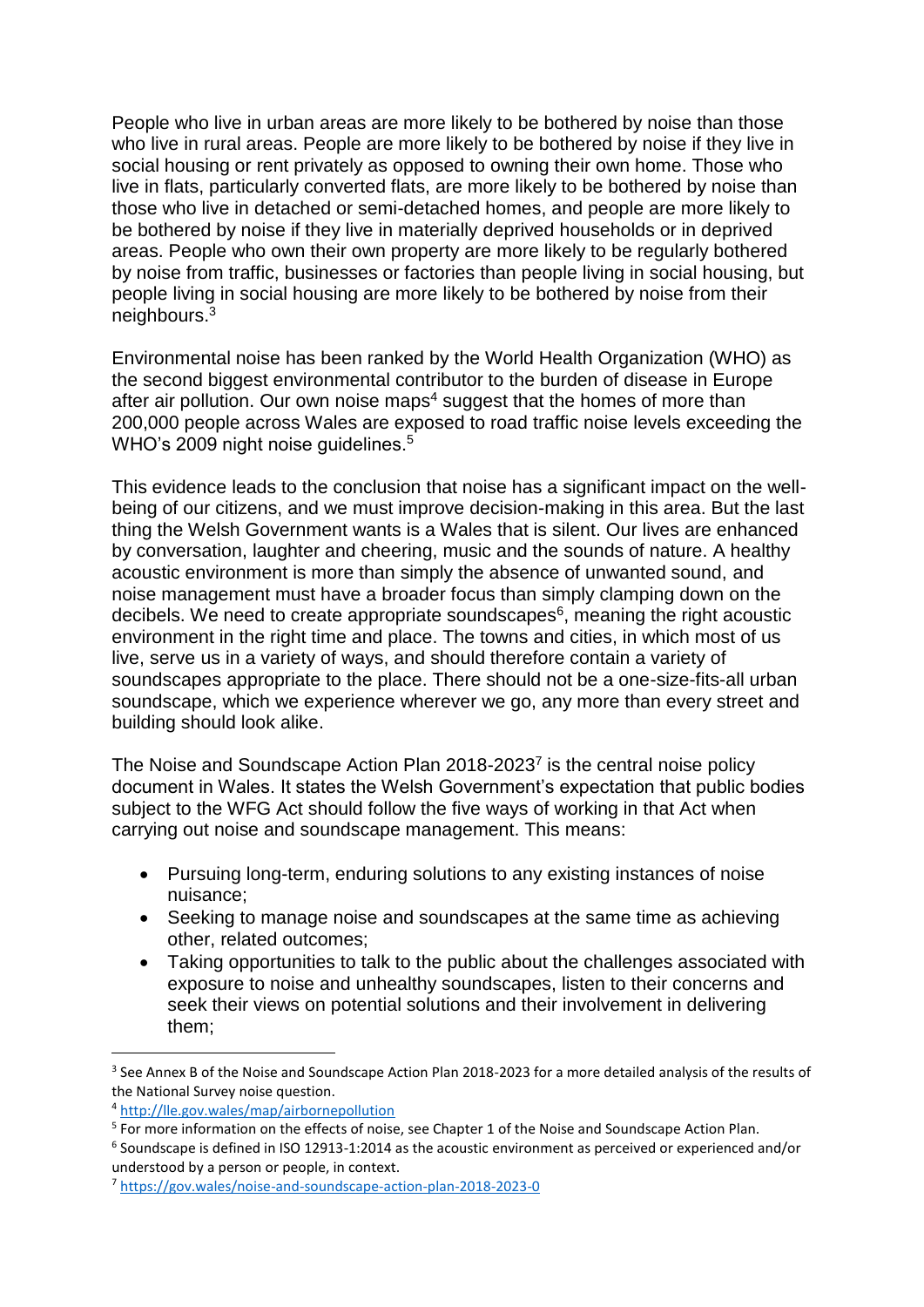- Working actively with internal and external partners to mutual benefit in the delivery of desired outcomes; and
- Keeping exposure to noise (that is, unwanted or harmful sound) as low as reasonably practicable across the whole of the population, looking out in particular for areas where noise levels might qualify as a statutory nuisance or noise action planning priority area, or where public amenity might be adversely affected by noise at some point in the future, and acting preemptively to prevent those things from happening.

The action plan says that by defining environmental noise as an airborne pollutant within our Clean Air Programme, we will create and pursue any opportunities to further align noise/soundscape and air quality policy and regulation in Wales over the course of the next five years, in order to achieve multiple benefits from our actions.

## **Responding to this call for evidence**

As outlined above the scope for this call for evidence is limited to that required to implement PPW and prepare the new TAN. In making the call for evidence, the Welsh Government is particularly interested in drawing out the distinctions between approaches for plan making in relation to air quality and soundscape and those more relevant to designing and determining specific proposals.

## **Effective strategic action through development plans**

Effective placemaking requires early and collective consideration of placemaking issues at the outset of strategic plan making. Planning policy topics should not be considered in isolation from one another and it is equally important for plans to capture opportunities for improving the intrinsic qualities and characteristics of places as it is to avoid negative environmental, social, cultural or economic impacts.

It is recognised that the new policy on air quality, soundscape and noise in PPW may present challenges for plan making and further detailed guidance may be beneficial. Through this call for evidence Welsh Ministers are keen to receive views and evidence which would facilitate a meaningful and proportionate approach at the development plan stage in line with the policy contained in PPW. This could include, but is not limited to:-

- examples of good practice in Wales or elsewhere where air quality and/or soundscape have formed a part of developing plan strategies for the location of new development or facilitating a placemaking approach as part of plan making
- examples of good practice in Wales or elsewhere where wider mitigation solutions have been developed to reduce air and noise pollution and/or avoid exacerbating existing air quality or soundscape problems as part of developing strategies for the location of new development or in facilitating a placemaking approach;
- views on the nature and scope of air quality and soundscape information and/or evidence required to support effective plan making:
- views on how evidence and/or information relating to air quality and soundscape should be used alongside other evidence necessary to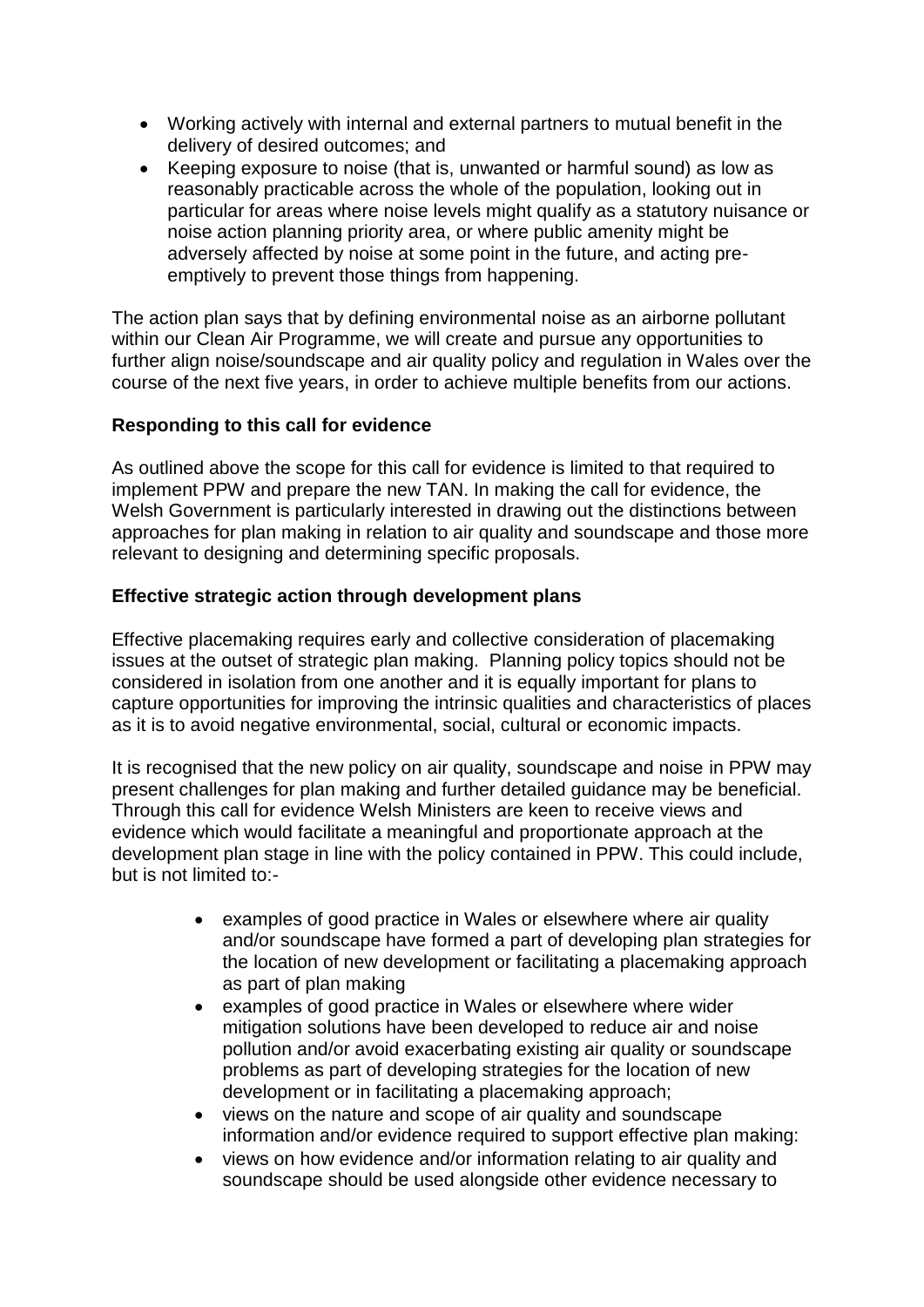support effective plan making and how this evidence could be used in an integrated way to facilitate better placemaking outcomes; and

 any further detailed guidance and support in relation to air quality and soundscape which would be beneficial to support effective plan making and which is not covered by the bullet points above.

#### **Development proposals and development management**

PPW places emphasis on achieving good quality outcomes, both in terms of location and design choices. The aim should be to make sustainable choices which maximise contribution towards the well-being goals and ways of working in the WFG Act.

Good design is fundamentally about the relationship between all elements of the built and natural environment and between people and places. Whilst mitigation will remain a necessary consideration, the emphasis in PPW is to encourage better located and designed proposals in the first place. PPW as a whole contains wideranging policy relating to these aims.

Welsh Government wishes to see better outcomes which put health and well-being at their heart. Views are requested on how to best implement the placemaking policy relating to air quality and soundscape, as well as noise, at the development proposal/development management level. This could include, but is not limited to:-

- examples of good planning practice guidance in Wales or elsewhere aimed at reducing, avoiding or minimising the impacts of airborne pollution;
- examples of good practice in Wales or elsewhere where design has been effectively used to reduce, avoid or minimise the impacts of airborne pollution;
- examples of successful mitigation being secured as part of planning applications and being effectively implemented;
- the nature and scope of air quality and soundscape information and/or evidence required to support effective decision making on planning applications;
- any information and thoughts on barriers, perceived or practical, to achieving better design outcomes and effective mitigation; and,
- any further detailed guidance and support in relation to air quality and soundscape which would be beneficial to support better placemaking outcomes through development management which is not covered by the bullet points above.

#### **Intensive agriculture**

This call for evidence will specifically assist in the preparation of a new TAN 11, however, the Welsh Government is also committed to preparing a TAN on Planning for Intensive Agriculture. A Planning Intensive Agriculture Working Group has been set up to support this process.